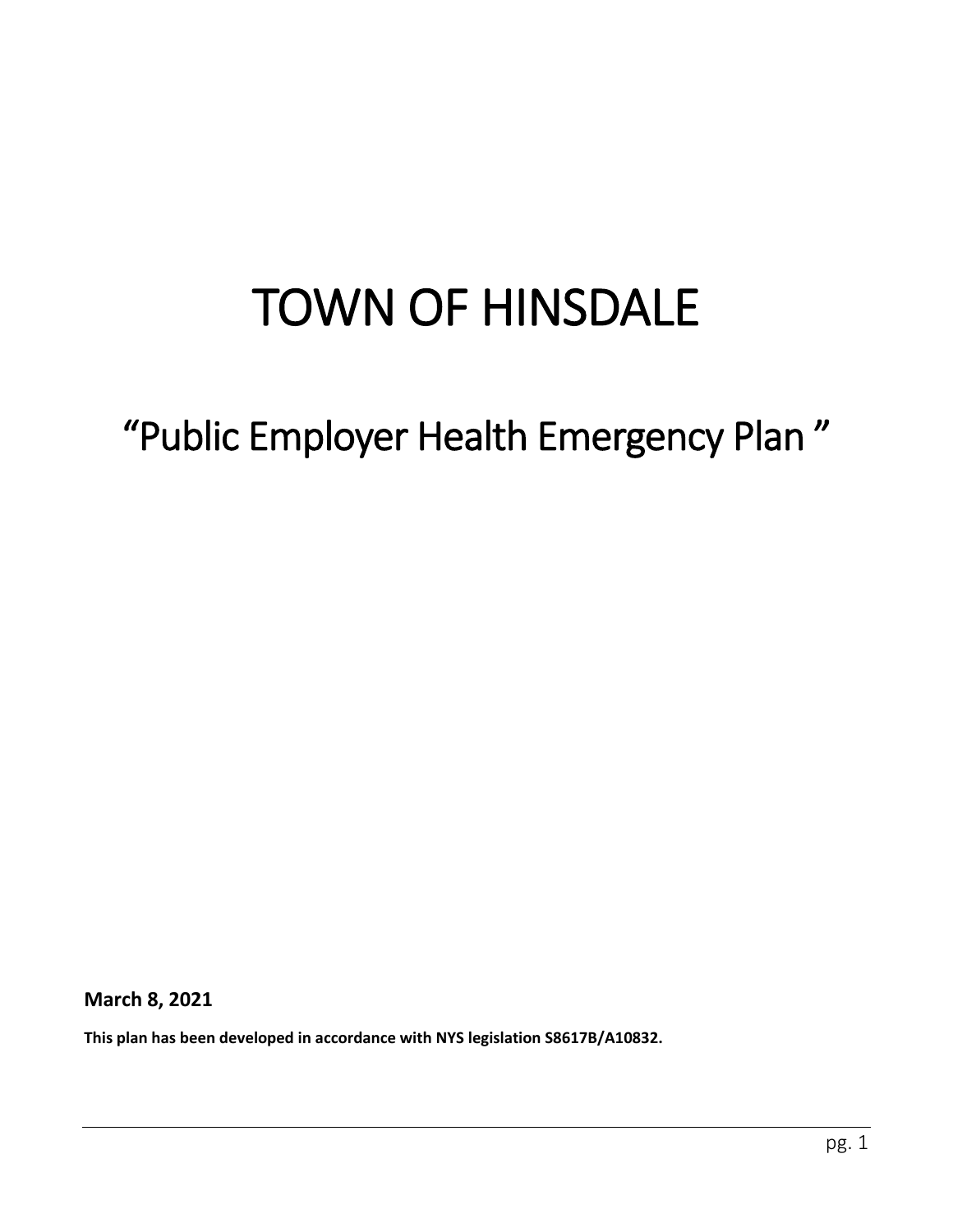#### <span id="page-1-0"></span>Promulgation

This plan has been developed in accordance with the amended New York State Labor Law section 27-c and New York State Education Law paragraphs k and l of subdivision 2 of section 2801-a (as amended by section 1 of part B of chapter 56 of the laws of 2016), as applicable.

This plan has been developed with the input of the Teamster's Local #264 and employees, as required by the amended New York State Labor Law.

No content of this plan is intended to impede, infringe, diminish, or impair the rights of us or our valued employees under any law, rule, regulation, or collectively negotiated agreement, or the rights and benefits which accrue to employees through collective bargaining agreements, or otherwise diminish the integrity of the existing collective bargaining relationship.

This plan has been approved in accordance with requirements applicable to the agency, jurisdiction, authority, or district, as represented by the signature of the authorized individual below.

As the authorized official of Town of Hinsdale, I hereby attest that this plan has been developed, approved, and placed in full effect in accordance with S8617B/A10832 which amends New York State Labor Law section 27-c and New York State Education Law paragraphs k and l of subdivision 2 of section 2801-a (as amended by section 1 of part B of chapter 56 of the laws of 2016), as applicable, to address public health emergency planning requirements.

**Signed on this day: March 8, 2021 By: Jeffrey M. VanDeCar Signature: Signature: Signature: Signature: Signature: Signature: Signature: Signature: Signature: Signature: Signature: Signature: Signature: Signature: Signature:**

**Title: Town Supervisor**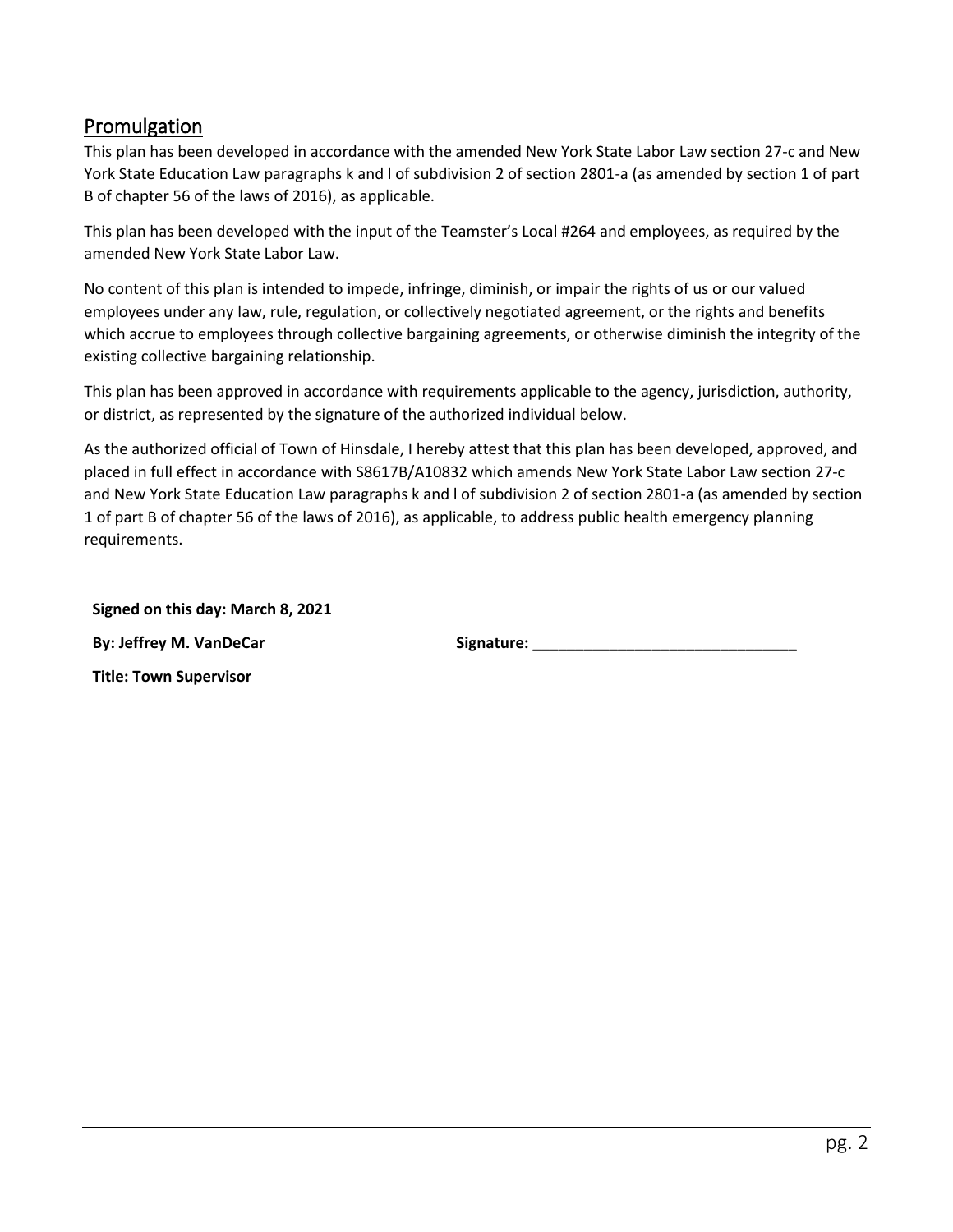## <span id="page-2-0"></span>Record of Changes

| Date of Change | <b>Description of Change</b>                                       | <b>Implemented by</b>     |  |
|----------------|--------------------------------------------------------------------|---------------------------|--|
| 2/10/2021      | "DRAFT" Initial Plan Document out for Review                       | <b>Town Supervisor</b>    |  |
| 3/6/2021       | Amendment of Changes from Teamsters and<br>other affected parties. | No Suggestions or Changes |  |
| 3/8/2021       | <b>Adopted Plan Document</b>                                       | <b>Town Board</b>         |  |
|                |                                                                    |                           |  |
|                |                                                                    |                           |  |
|                |                                                                    |                           |  |
|                |                                                                    |                           |  |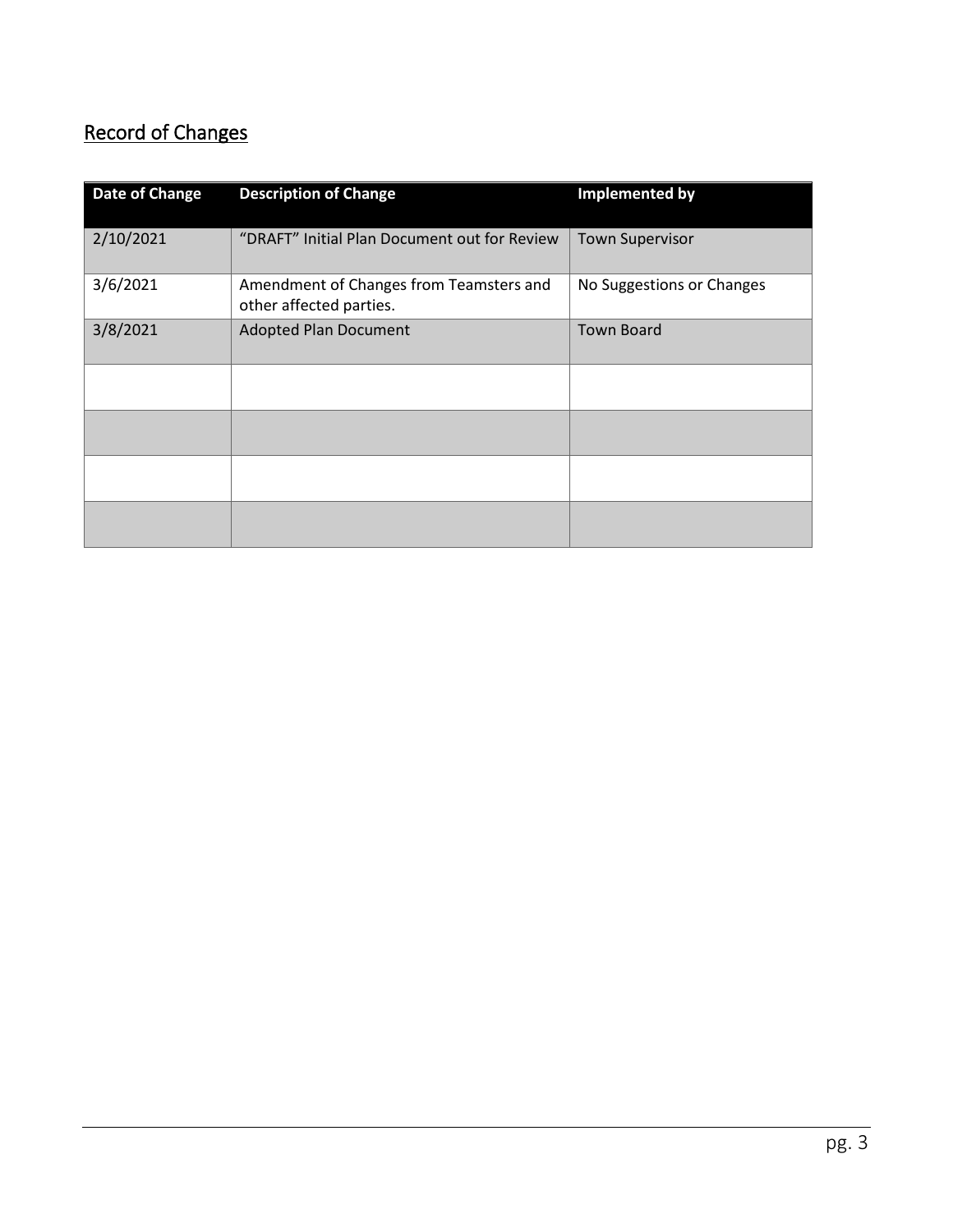## Table of Contents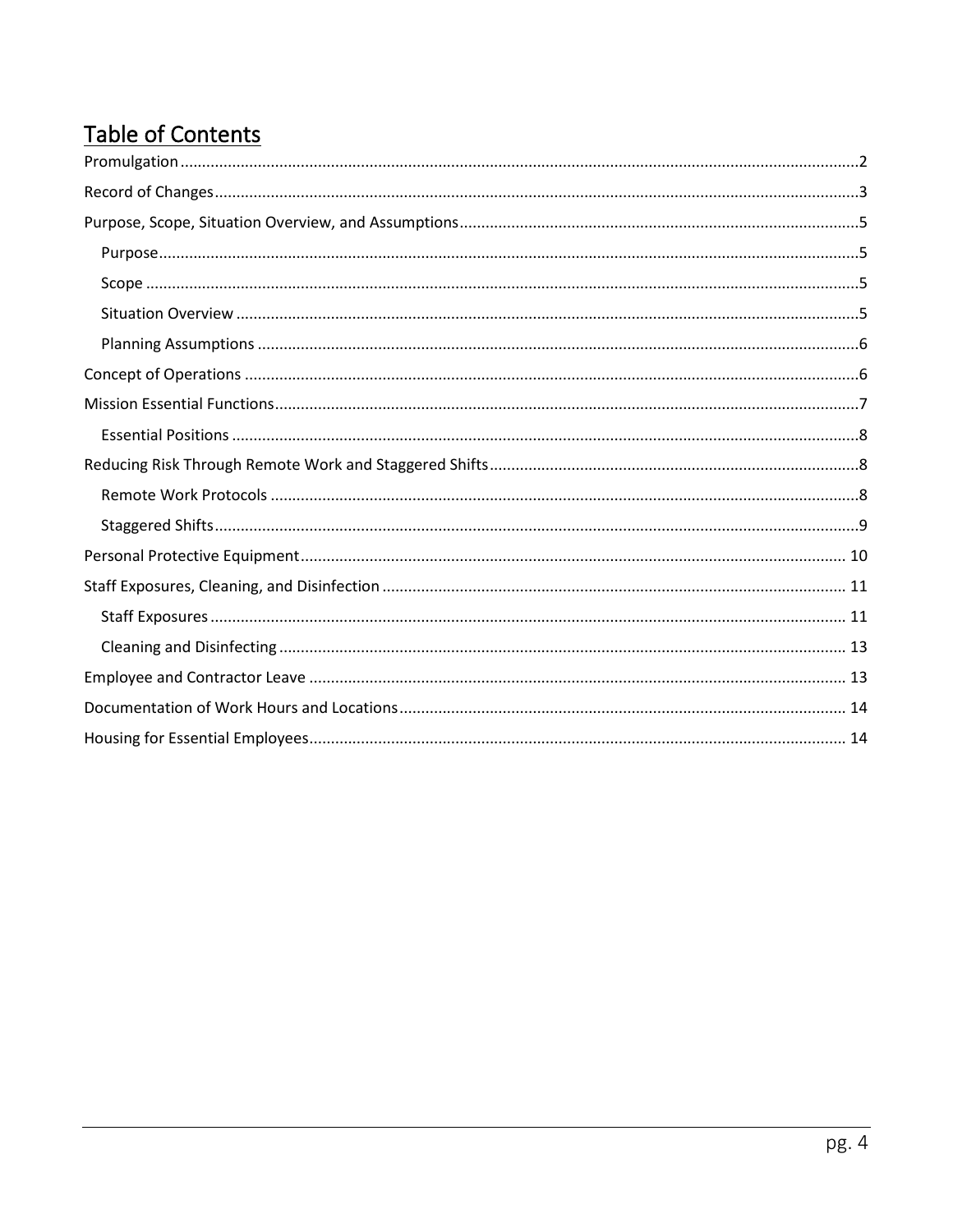#### <span id="page-4-0"></span>Purpose, Scope, Situation Overview, and Assumptions

#### <span id="page-4-1"></span>Purpose

This plan has been developed in accordance with the amended New York State Labor Law section 27-c and New York State Education Law paragraphs k and l of subdivision 2 of section 2801-a (as amended by section 1 of part B of chapter 56 of the laws of 2016), as applicable. These laws were amended by the passing of legislation S8617B/A10832 signed by the Governor of New York State on September 7, 2020, requires public employers to adopt a plan for operations in the event of a declared public health emergency involving a communicable disease. The plan includes the identification of essential positions, facilitation of remote work for non-essential positions, provision of personal protective equipment, and protocols for supporting contact tracing.

#### <span id="page-4-2"></span>Scope

This plan was developed exclusively for and is applicable to the Town of Hinsdale. This plan is pertinent to a declared public health emergency in the State of New York which may impact our operations; and it is in the interest of the safety of our employees and contractors, and the continuity of our operations that we have promulgated this plan.

#### <span id="page-4-3"></span>Situation Overview

On March 11, 2020 the World Health Organization declared a pandemic for the novel coronavirus which causes the COVID-19 severe acute respiratory syndrome. This plan has been developed in accordance with amended laws to support continued resilience for a continuation of the spread of this disease or for other infectious diseases which may emerge and cause a declaration of a public health emergency.

The health and safety of our employees and contractors is crucial to maintaining our mission essential operations. We encourage all employees and contractors to use [CDC Guidance for Keeping Workplaces,](https://www.cdc.gov/coronavirus/2019-ncov/downloads/workplace-school-and-home-guidance.pdf)  [Schools, Homes, and Commercial Establishments Safe.](https://www.cdc.gov/coronavirus/2019-ncov/downloads/workplace-school-and-home-guidance.pdf) The fundamentals of reducing the spread of infection include:

- Using hand sanitizer and washing hands with soap and water frequently, including:
	- o After using the restroom
	- o After returning from a public outing
	- o After touching/disposing of garbage
	- o After using public computers, touching public tables, and countertops, etc.
- Practice social distancing when possible
- If you are feeling ill or have a fever, notify your supervisor immediately and go home
- If you start to experience coughing or sneezing, step away from people and food, cough or sneeze into the crook of your arm or a tissue, the latter of which should be disposed of immediately
- Clean and disinfect workstations at the beginning, middle, and end of each shift
- Other guidance which may be published by the CDC, the State Department of Health, or County health officials.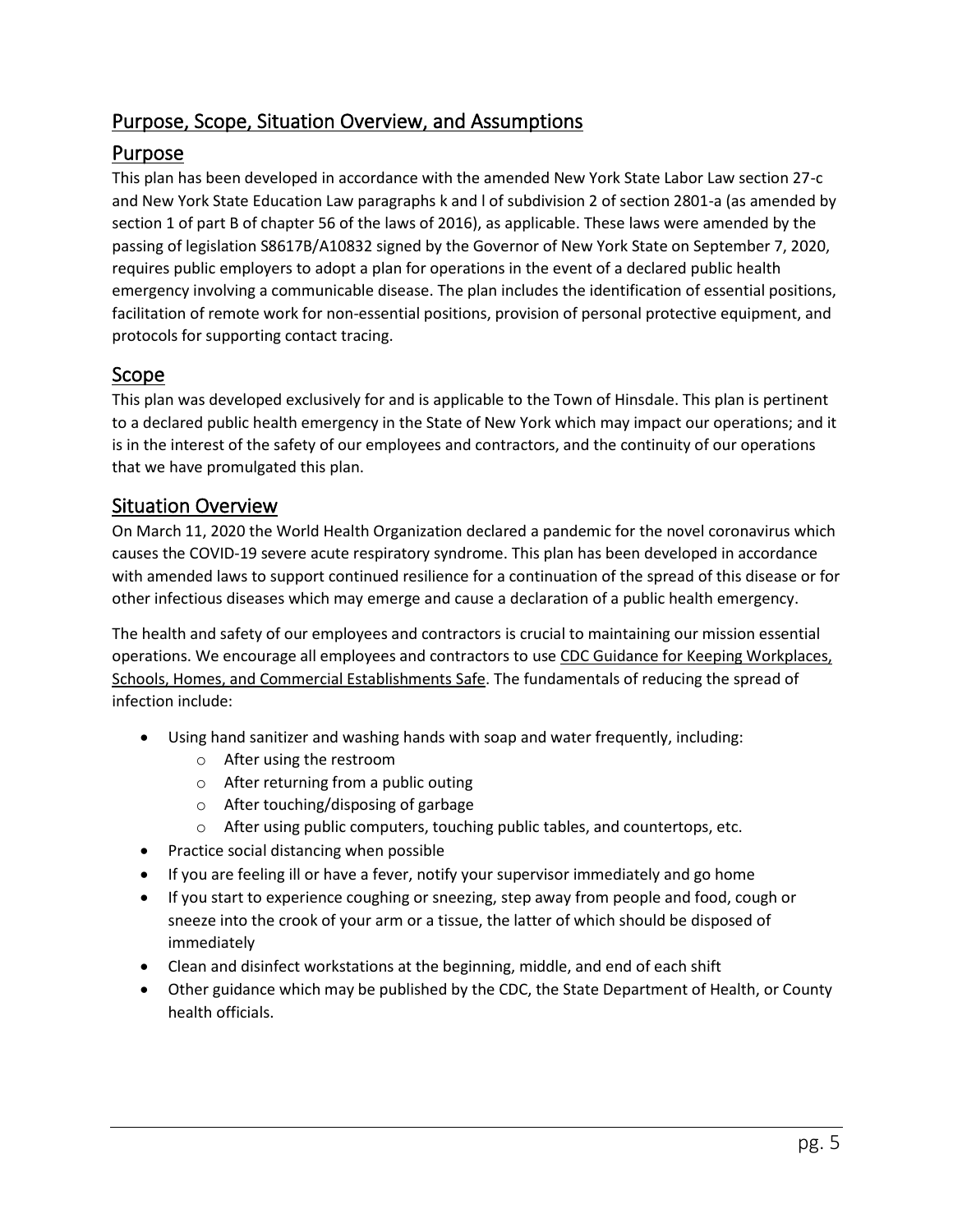#### <span id="page-5-0"></span>Planning Assumptions

This plan was developed based on information, best practices, and guidance available as of the date of publication. The plan was developed to largely reflect the circumstances of the current Coronavirus pandemic but may also be applicable to other infectious disease outbreaks.

The following assumptions have been made in the development of this plan:

- The health and safety of our employees and contractors, and their families, is of utmost importance
- The circumstances of a public health emergency may directly impact our own operations.
- Impacts of a public health emergency will take time for us to respond to, with appropriate safety measures put into place and adjustments made to operations to maximize safety
- The public and our constituency expects us to maintain a level of mission essential operations
- Resource support from other jurisdictions may be limited based upon the level of impact the public health emergency has upon them
- Supply chains, particularly those for personal protective equipment (PPE) and cleaning supplies, may be heavily impacted, resulting in considerable delays in procurement
- The operations of other entities, including the private sector (vendors, contractors, etc.), nonprofit organizations, and other governmental agencies and services may also be impacted due to the public health emergency, causing delays or other disruptions in their services
- Emergency measures and operational changes may need to be adjusted based upon the specific circumstances and impacts of the public health emergency, as well as guidance and direction from public health officials and the governor
- Per S8617B/A10832, 'essential employee' is defined as a public employee or contractor that is required to be physically present at a work site to perform their job
- Per S8617B/A10832, 'non-essential employee' is defined as a public employee or contractor that is not required to be physically present at a work site to perform their job

#### <span id="page-5-1"></span>Concept of Operations

The Town Supervisor of the Town of Hinsdale, their designee, or their successor holds the authority to execute and direct the implementation of this plan. Implementation, monitoring of operations and adjustments to plan implementation may be supported by additional personnel, at the discretion of the Town Supervisor.

Upon the determination of implementing this plan, all employees and contractors of the Town of Hinsdale shall be notified by both verbal and written notification, with details provided as possible and necessary, with additional information and updates provided on a regular basis. The Teamsters Local #264, Cattaraugus County Administrator, Town Attorney and the general public will be notified of pertinent operational changes by way of written notification and publication of such operational changes in the town's legal newspaper; Olean Times Herald. Other interested parties, such as vendors, will be notified by phone and/or email as necessary. The Town Supervisor and/or Town Clerk will maintain communications with the public and constituents as needed throughout the implementation of this plan.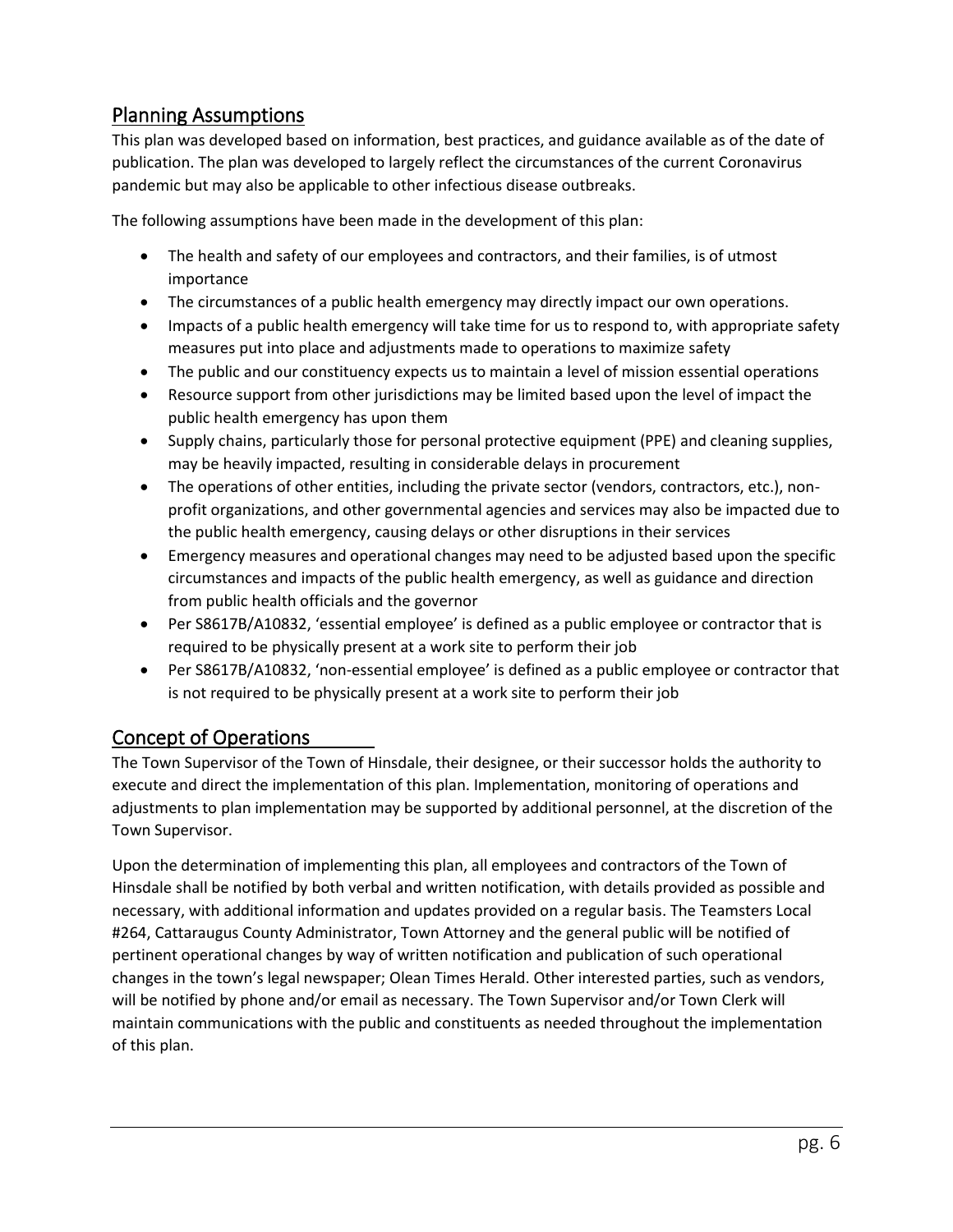The Town Supervisor of the Town of Hinsdale, their designee, or their successor will maintain awareness of information, direction, and guidance from public health officials and the Governor's office, directing the implementation of changes as necessary.

Upon resolution of the public health emergency, the Town Supervisor of the Town of Hinsdale, their designee, or their successor will direct the resumption of normal operations or operations with modifications as necessary.

#### <span id="page-6-0"></span>Mission Essential Functions

When confronting events that disrupt normal operations, the Town of Hinsdale is committed to ensuring that essential functions will be continued even under the most challenging circumstances.

Essential functions are those functions that enable an organization to:

- 1. Maintain the safety of employees, contractors, and our constituency
- 2. Provide vital services
- 3. Provide services required by law
- 4. Sustain quality operations
- 5. Uphold the core values of the Town of Hinsdale

The Town of Hinsdale has identified as critical only those priority functions that are required or are necessary to provide vital services. During activation of this plan, all other activities may be suspended to enable the organization to concentrate on providing the critical functions and building the internal capabilities necessary to increase and eventually restore operations. Appropriate communications with employees, contractors, our constituents, and other stakeholders will be an ongoing priority.

Essential functions are prioritized according to:

- The time criticality of each essential function
- Interdependency of a one function to others
- The recovery sequence of essential functions and their vital processes

Priorities 1, 2 and 3 identify the most essential of functions, with priority 4 and 5 identifying functions that are essential, but least among them.

| <b>Essential Function</b> | <b>Description</b>                                                     | <b>Priority</b> |
|---------------------------|------------------------------------------------------------------------|-----------------|
| - Highway Public Works    | Performs maintenance to roads and infrastructure owned by the Town     |                 |
|                           | of Hinsdale to include snow plowing, road surfaces, drainage, culverts |                 |
|                           | and sluice pipes.                                                      |                 |
| <b>Water Department</b>   | Maintains the municipal water system to provide potable water and      | $\mathcal{P}$   |
|                           | fire protection to the residential, commercial and commercial          |                 |
|                           | properties of the Hinsdale Water District                              |                 |
| Administration            | Provides administrative functions and services to the general public   | 3               |
|                           | and other essential agencies and organizations.                        |                 |
| Dog Control               | Provides dog control services to assist the general public and law     | 4               |
|                           | enforcement.                                                           |                 |
| Code Enforcement          | Provides code enforcement of all town codes and local laws to assist   |                 |
|                           | the fire service and law enforcement.                                  |                 |

The mission essential functions for Town of Hinsdale have been identified as: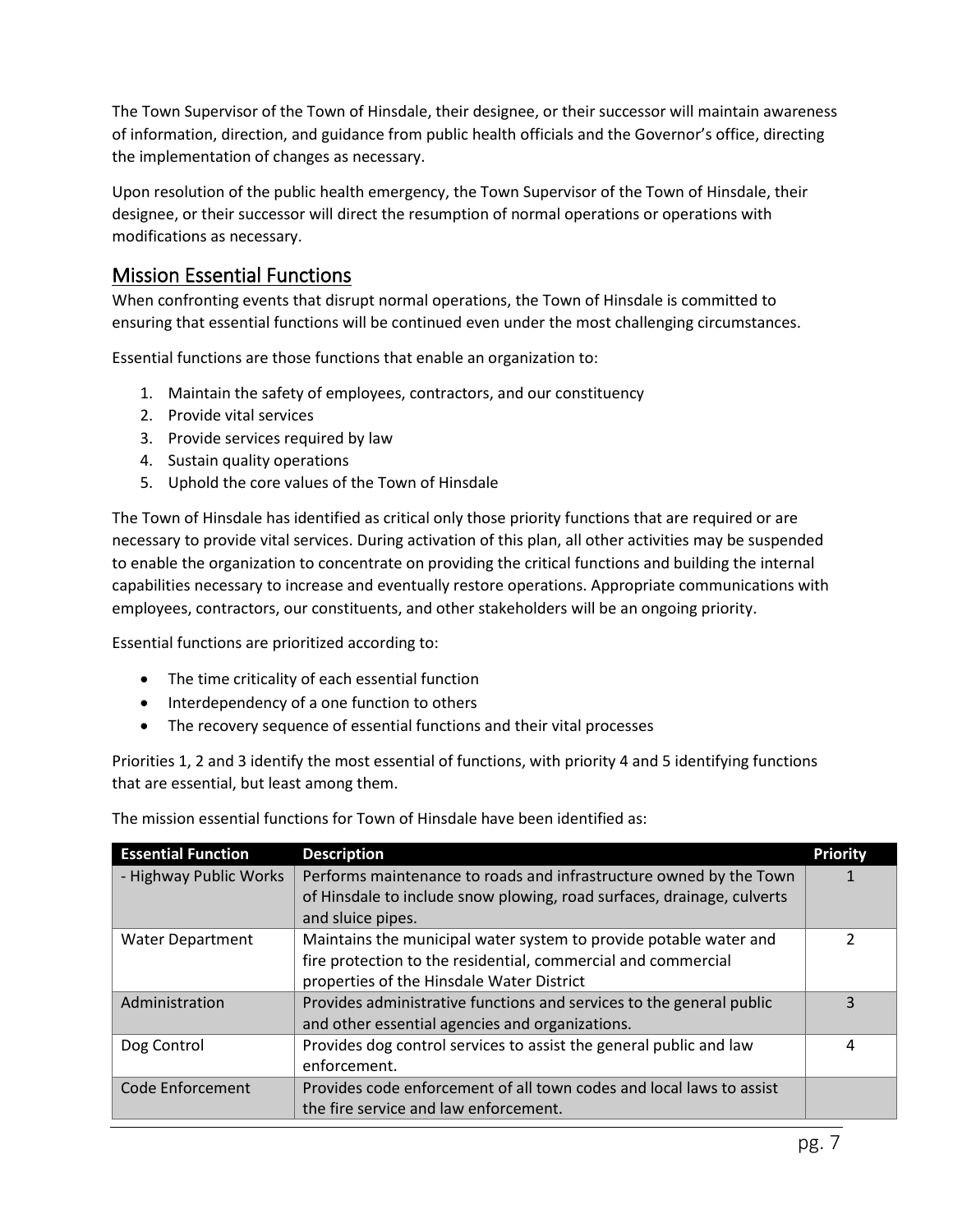## <span id="page-7-0"></span>Essential Positions

Each essential function identified above requires certain positions on-site to effectively operate. The table below identifies the positions or titles that are essential to be staffed on-site for the continued operation of each essential function. Note that while some functions and associated personnel may be essential, some of these can be conducted remotely and do not need to be identified in this section.

| <b>Essential</b><br><b>Function</b> | <b>Essential</b><br><b>Positions/Titles</b>                                   | <b>Justification for Each</b>                                                                                                                                                                                                                                              |
|-------------------------------------|-------------------------------------------------------------------------------|----------------------------------------------------------------------------------------------------------------------------------------------------------------------------------------------------------------------------------------------------------------------------|
| - Highway<br><b>Public Works</b>    | Highway<br>$\bullet$<br>Superintendent<br><b>Class B Drivers</b><br>$\bullet$ | Superintendent of Highways supervises and directs to the<br>employees of the highway department.<br>Class B Drivers are responsible for the operation of the highway<br>trucks and equipment to safely maintain the town's roads for<br>public use and emergency response. |
| Water<br>Department                 | Water<br>$\bullet$<br>Superintendent                                          | Responsible for the safe operation of the municipal water<br>system to include pumping, chlorination and system<br>infrastructure and equipment.                                                                                                                           |
| Administration                      | <b>Town Supervisor</b><br>$\bullet$<br><b>Town Clerk</b><br>$\bullet$         | Responsible for all communications to the town employees and<br>general public. Processing of all orders, payment of bills, and<br>assisting outside agencies and organizations with requests for<br>information and documents.                                            |
| Dog Control                         | Dog Control<br>$\bullet$<br>Officer                                           | Responsible to respond to all calls for dogs that are running at<br>large, dog bites, injured dogs and assistance to law enforcement.                                                                                                                                      |
| Code<br>Enforcement                 | Code Enforcement<br>$\bullet$<br>Officer & Building<br>Inspector              | Enforces all town building, property maintenance and flood plan<br>laws and ordinances. Issues building permits and performs<br>inspections of properties. Assists the fire department, County<br>Health Department when needed.                                           |

#### <span id="page-7-1"></span>Reducing Risk Through Remote Work and Staggered Shifts

Through assigning certain staff to work remotely and by staggering work shifts, we can decrease crowding and density at work sites and on public transportation

#### <span id="page-7-2"></span>Remote Work Protocols

Non-essential employees and contractors able to accomplish their functions remotely will be enabled to do so at the greatest extent possible. Working remotely requires:

- 1. Identification of staff who will work remotely
- 2. Approval and assignment of remote work
- 3. Equipping staff for remote work, which may include:
	- a. Internet capable laptop
	- b. Necessary peripherals
	- c. Access to VPN and/or secure network drives
	- d. Access to software and databases necessary to perform their duties
	- e. A solution for telephone communications
		- i. Note that phone lines may need to be forwarded to off-site staff

Although most of the employees of the Town of Hinsdale can be successfully work remotely, some positions do require the essential employees to report to work.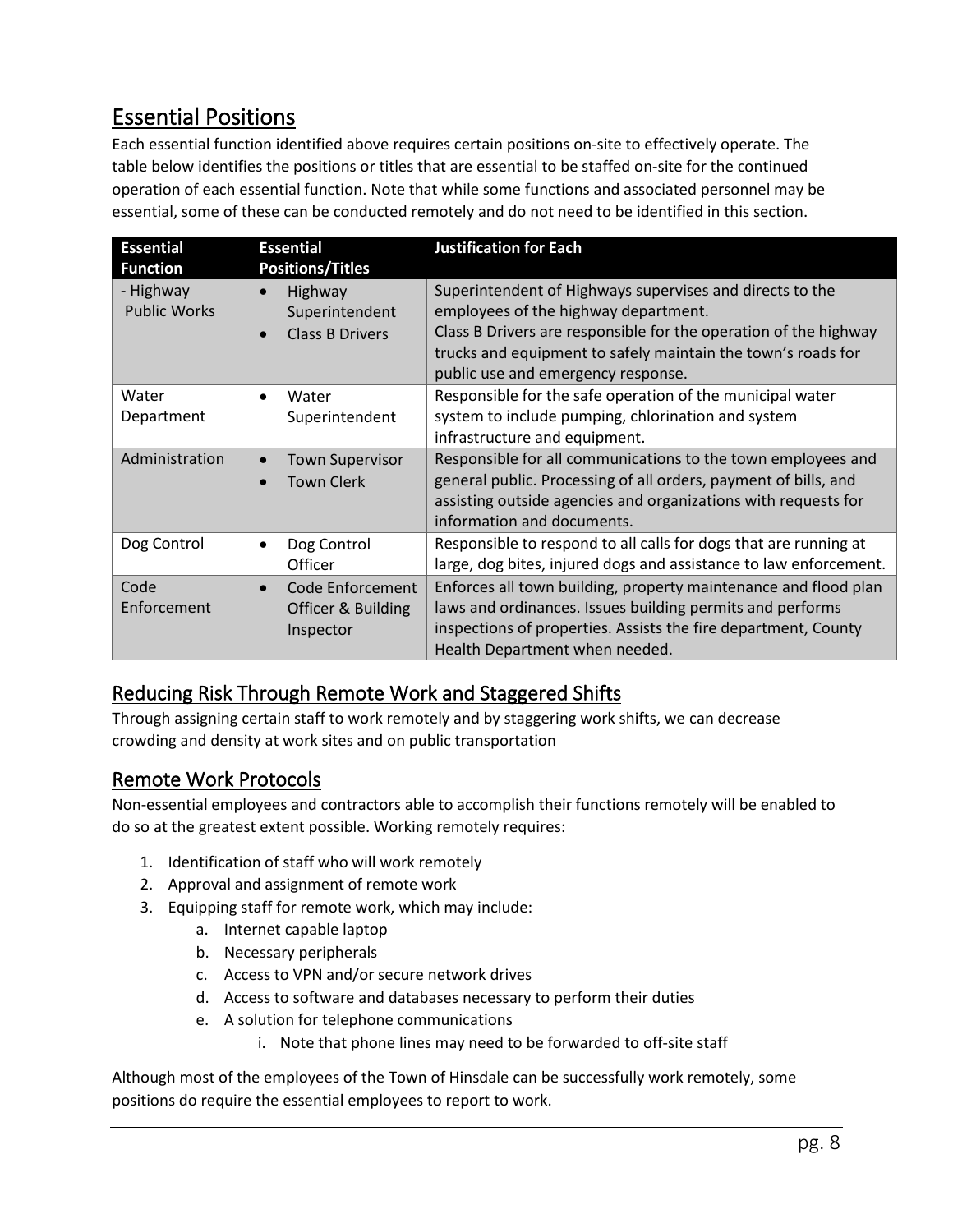#### **HIGHWAY PUBLIC WORKS (Superintendent of Highways and Class B Drivers/ Equipment Operators)**

The Highway Superintendent and Class B Drivers/Equipment operators must report to work to complete all required work to maintain the town roads and infrastructure for the public safety and emergency vehicles. When these employees report to work, all CDC and other Public Health standards, recommendations and guidelines will be followed. Each employee will be assigned their own vehicle or piece of equipment to avoid close contact and potential of disease spread. At all times practical with limited exceptions, vehicles and equipment will be occupied by one employee. If two or more employees must occupy a vehicle or piece of equipment, all employees must wear the required PPE as defined by the CDC and other healthcare agencies. At the completion of each shift or trip, vehicle(s) and equipment will be cleaned and sanitized by the operator. Employee breaks and close contact should be avoided whenever possible. If safe distancing is not possible employees must wear the appropriate PPE and congregate locations should be cleaned and sanitized at a minimum of each hour. PPE and cleaning supplies will be purchased, stored, and provided by the Town of Hinsdale to all employees. No visitors may enter the buildings and contractors and sales people must make an appointment.

**ESSENTIAL OFFICE OFFIIALS AND STAFF** (Town Supervisor, Town Clerk, Court Clerk, Town Justice, Water Superintendent, Code Enforcement Officer and Dog Control Officer)

Due to the small size and singular positions of each department/function within the Town of Hinsdale, essential employees can safely work in their personal assigned office or work space to avoid direct contact with any other employees, contractors or the public when practical. These essential employees should work remotely if there is no immediate need to report to their work site or office. The town offices will remain locked at all times and any in-person meetings of the public or contractors is discouraged and will only occur if an appointment is scheduled in advance. Upon completion of a work period, each employee is to sanitize their work space and any other space they occupied during their work period. Whenever possible, essential and non-essential employees should work remotely. The Town of Hinsdale will coordinate with the Cattaraugus County Emergency Services and Information Services departments to ensure each employee has the necessary equipment, communication devices and internet access to perform their job duties. The Town of Hinsdale has upgraded its telephone system which allows for forwarding of calls to the remote work-sites and retrieval of messages remotely. No visitors may enter the buildings and contractors and sales people must make an appointment.

### <span id="page-8-0"></span>Staggered Shifts

Implementing staggered shifts may be possible for personnel performing duties which are necessary to be performed on-site but perhaps less sensitive to being accomplished only within core business hours. As possible, management will identify opportunities for staff to work outside core business hours as a strategy of limiting exposure. Regardless of changes in start and end times of shifts, the Town of Hinsdale will ensure that employees are provided with their typical or contracted minimum work hours per week. The Town of Hinsdale may also assign employees to remain at home and be on call during their regular work hours in the event of emergencies. Employees on call will be expected to report to work within one (1) hour of being notified to report. Employees will be paid their regular hourly rate for all of their schedule hours they remain on call and hours worked.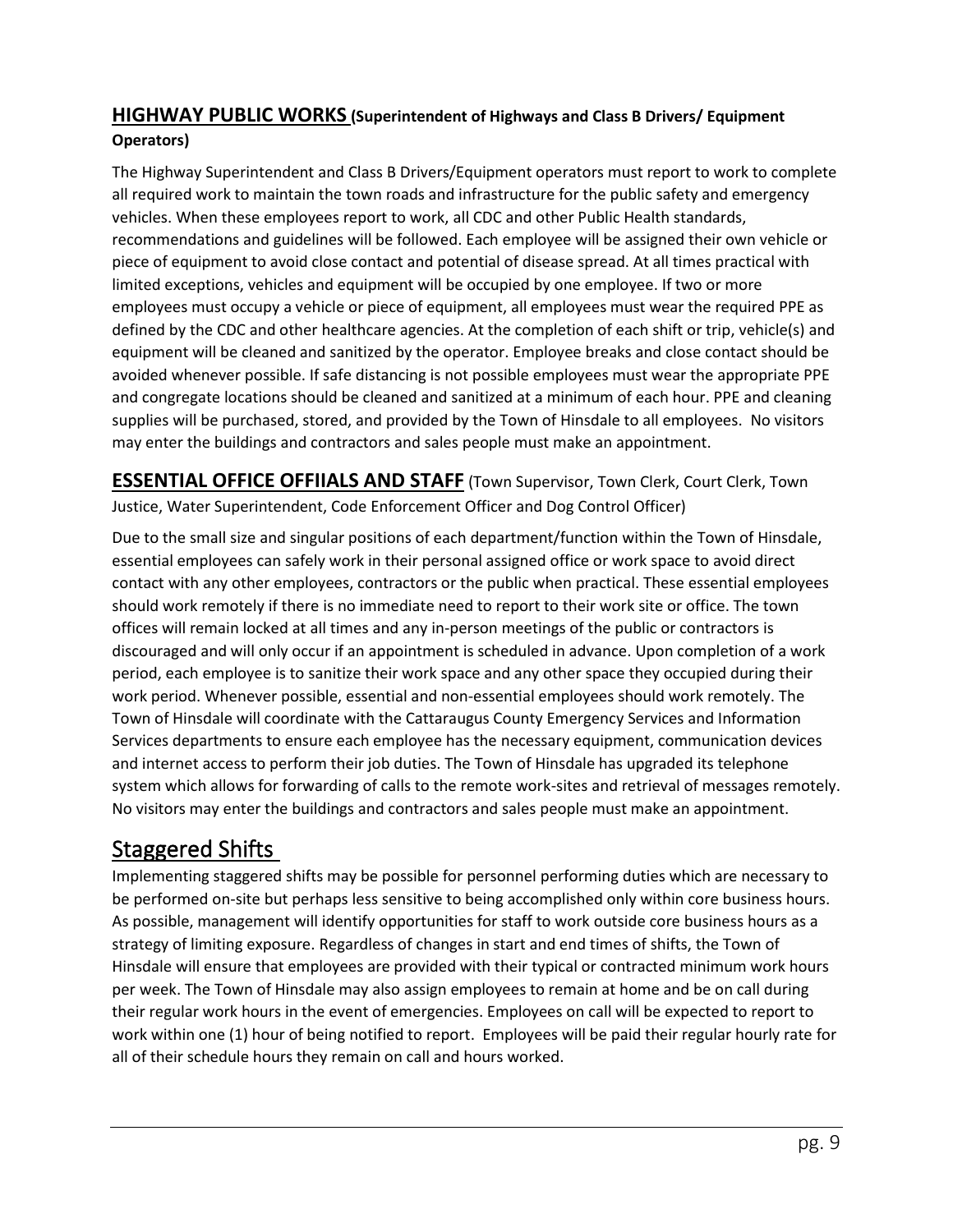#### **Employee Staggering shifts requires:**

- 1. Identification of positions for which work hours will be staggered
- 2. Approval and assignment of changed work hours

The employees assigned to the highway department may be assigned to work staggered shifts or on call status with approval and direction of the Highway Superintendent and Town Supervisor. The assignments of shifts will be made based on the sonority of the employees. In the event staggered shifts or on call status will continue for periods of greater than one (1) week, the employees will rotate on a weekly basis. These scheduling options will only be used in the event of severe outbreaks or at the direction of the Federal, State or Local health agencies.

#### <span id="page-9-0"></span>Personal Protective Equipment

The use of personal protective equipment (PPE) to reduce the spread of infectious disease is important to supporting the health and safety of our employees and contractors. PPE which may be needed can include:

- Masks
- Face shields
- Gloves
- Alcohol based hand sanitizer
- Disinfectant cleaners and sprays

Note that while cleaning supplies are not PPE, there is a related need for cleaning supplies used to sanitize surfaces, as well as hand soap and hand sanitizer. The Coronavirus pandemic demonstrated that supply chains were not able to keep up with increased demand for these products early in the pandemic. As such, we are including these supplies in this section as they are pertinent to protecting the health and safety of our employees and contractors.

Protocols for providing PPE include the following:

- 1. Identification of need for PPE based upon job duties and work location
- 2. Procurement of PPE
	- a. As specified in the amended law, public employers must be able to provide at least two pieces of each required type of PPE to each essential employee and contractor during any given work shift for at least six months
	- b. Public employers must be able to mitigate supply chain disruptions to meet this requirement
- 3. Storage of, access to, and monitoring of PPE stock
	- a. PPE must be stored in a manner which will prevent degradation
	- b. Employees and contractors must have immediate access to PPE in the event of an emergency
	- c. The supply of PPE must be monitored to ensure integrity and to track usage rates

The Town of Hinsdale will maintain a minimum of a three (3) month supply of all PPE and cleaning and sanitizing supplies. The on-hand quantities will be sufficient to provide all essential workers with PPE for each day or shift scheduled to work. The supplies will be maintained in a secure storage closet in the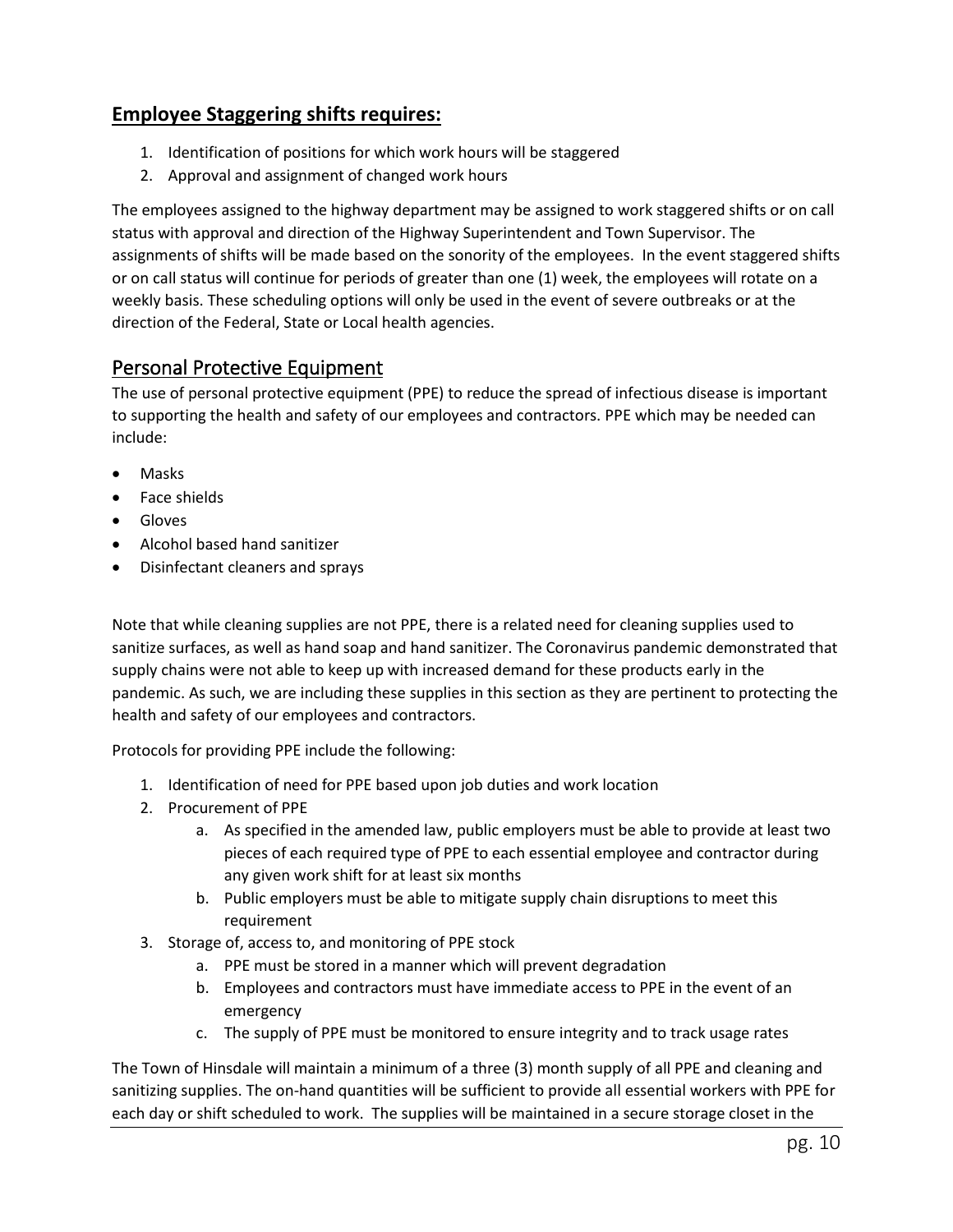town office building and highway superintendent's office. The supplies will be stored in sealable clear plastic containers to protect the PPE from contamination and pests or rodents. The Town Supervisor and Highway Superintendent will maintain the supplies in their respective buildings and ensure each employee has sufficient PPE for each shift scheduled. The Town Supervisor will ensure the appropriate quantities are maintained and will reorder when necessary.

## **PPE and Sanitizing Supplies**

The PPE supplies and quantities for our thirteen (13) essential workers to be kept in inventory will include:

- a. Approved masks and face coverings 600
- b. Face Shields 48
- c. Non Latex Gloves 300 Each Medium, Large and X-Large
- d. Personal Hand Sanitizer Spray Bottles 150
- e. Hand Sanitizer Refills 3 Gallons
- f. Wall Mount Hand Sanitizer Refills 2 Gallons
- g. Sanitizer Wipes 9 Containers
- h. Bleach Based Sanitizer Cleaner 12 Containers
- i. Disposable paper towels 500

#### <span id="page-10-0"></span>Staff Exposures, Cleaning, and Disinfection

#### <span id="page-10-1"></span>Staff Exposures

Staff exposures are organized under several categories based upon the type of exposure and presence of symptoms. Following CDC guidelines, we have established the following protocols:

- A. If employees or contractors are exposed to a known case of communicable disease that is the subject of the public health emergency (defined as a 'close contact' with someone who is confirmed infected, which is a prolonged presence within six feet with that person):
	- 1. Potentially exposed employees or contractors who do not have symptoms should remain at home or in a comparable setting and practice social distancing for the lesser of 14 days or other current CDC/public health guidance for the communicable disease in question.
		- a. As possible, these employees will be permitted to work remotely during this period of time if they are not ill. The Town Supervisor and immediate supervisor must be notified immediately to ensure any other employees or contractors may be notified of potential exposure. The employee's identity will be kept confidential to other employees, contractors or the public.
		- b. Based on the CDC, N.Y. State or local health agency protocols, employees may be requested to be tested and directed if they should mandatory or voluntary quarantine.
		- c. See the section titled Documentation of Work Hours and Locations for additional information on contact tracing
	- 2. CDC guidelines for COVID-19 provide that critical essential employees may be permitted to continue work following potential exposure, provided they remain symptom-free and additional precautions are taken to protect them, other employees and contractors, and our constituency/public.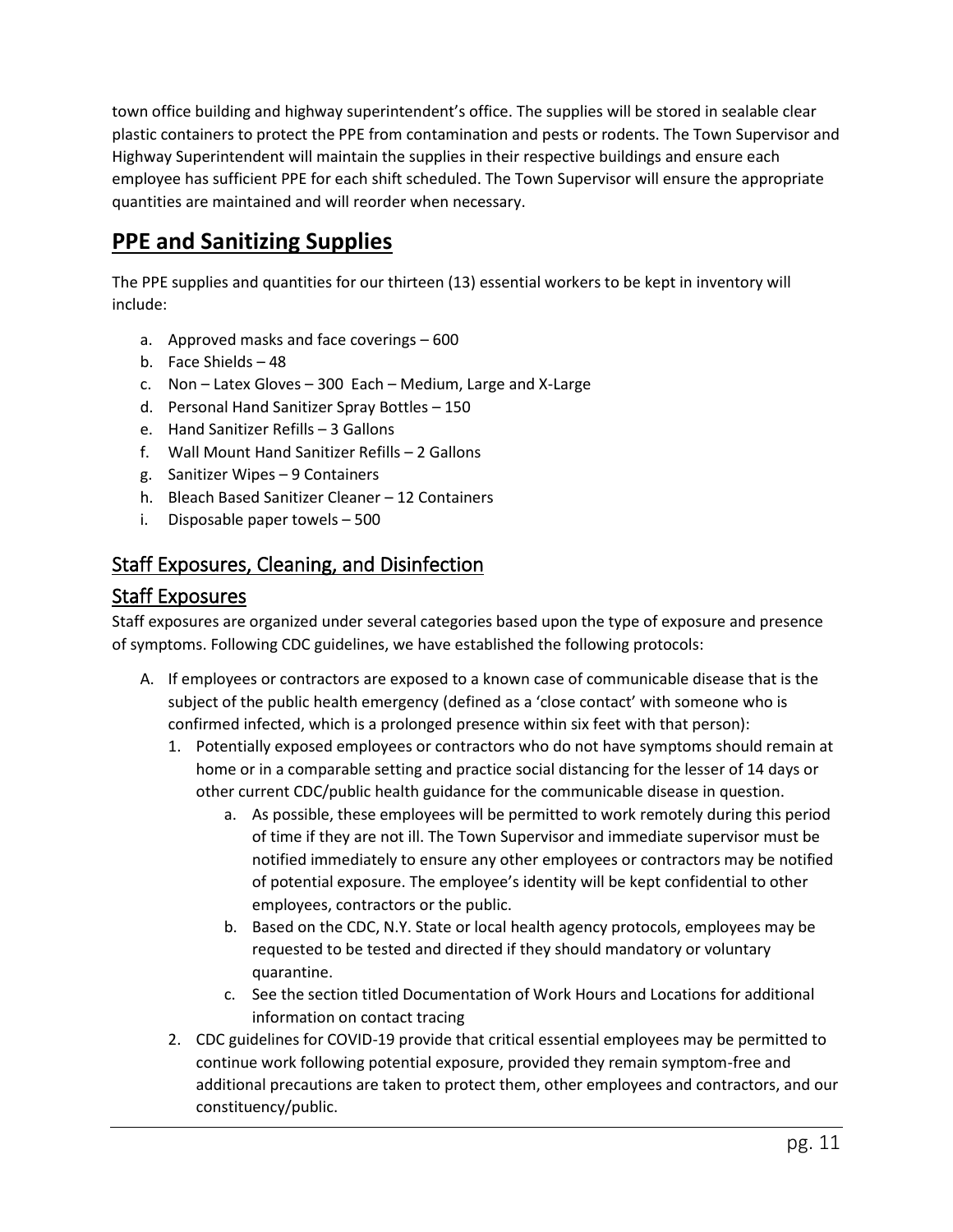- a. Additional precautions will include the requirement of the subject employee or contractor, as well as others working in their proximity, to wear appropriate PPE at all times to limit the potential of transmission.
- b. In-person interactions with the subject employee or contractor will be limited as much as possible.
- c. Work areas in which the subject employee or contractor are present will be disinfected according to current CDC/public health protocol at least every hour, as practical. See the section on Cleaning and Disinfection for additional information on that subject.
- d. If at any time they exhibit symptoms, refer to item B below.
- e. The employee's immediate supervisor will be responsible for ensuring these protocols are followed
- B. If an employee or contractor exhibits symptoms of the communicable disease that is the subject of the public health emergency:
	- 1. Employees and contractors who exhibit symptoms in the workplace should be immediately separated from other employees, customers, and visitors. They should immediately be sent home with a recommendation to contact their physician or the Cattaraugus County D.O.H..
	- 2. Employees and contractors who exhibit symptoms outside of work should notify their supervisor and stay home, with a recommendation to contact their physician or the Cattaraugus County D.O.H..
	- 3. Employees should not return to work until they have met the criteria to discontinue home isolation or quarantine per CDC/public health guidance and have consulted with a healthcare provider or the Cattaraugus County D.O.H..
	- 4. The Town of Hinsdale will not require sick employees to provide a negative test result for the disease in question or healthcare provider's note to validate their illness, qualify for sick leave, or return to work; unless there is a recommendation from the CDC/public health officials to do so.
	- 5. CDC criteria for COVID-19 provides that persons exhibiting symptoms may return to work if at least 24 hours have passed since the last instance of fever without the use of feverreducing medications. If the disease in question is other than COVID-19, CDC and other public guidance shall be referenced.
	- 6. The Town Supervisor and immediate supervisor must be informed in these circumstances and will be responsible for ensuring these protocols are followed
- C. If an employee or contractor has tested positive for the communicable disease that is the subject of the public health emergency:
	- 1. Apply the steps identified in item B, above, as applicable.
	- 2. Areas occupied for prolonged periods of time by the subject employee or contractor will be closed off.
		- a. CDC guidance for COVID-19 indicates that a period of 24 hours is ideally given before cleaning, disinfecting, and reoccupation of those spaces will take place. If this time period is not possible, a period of as long as possible will be given. CDC/public health guidance for the disease in question will be followed.
		- b. Any common areas entered, surfaces touched, or equipment used shall be cleaned and disinfected immediately.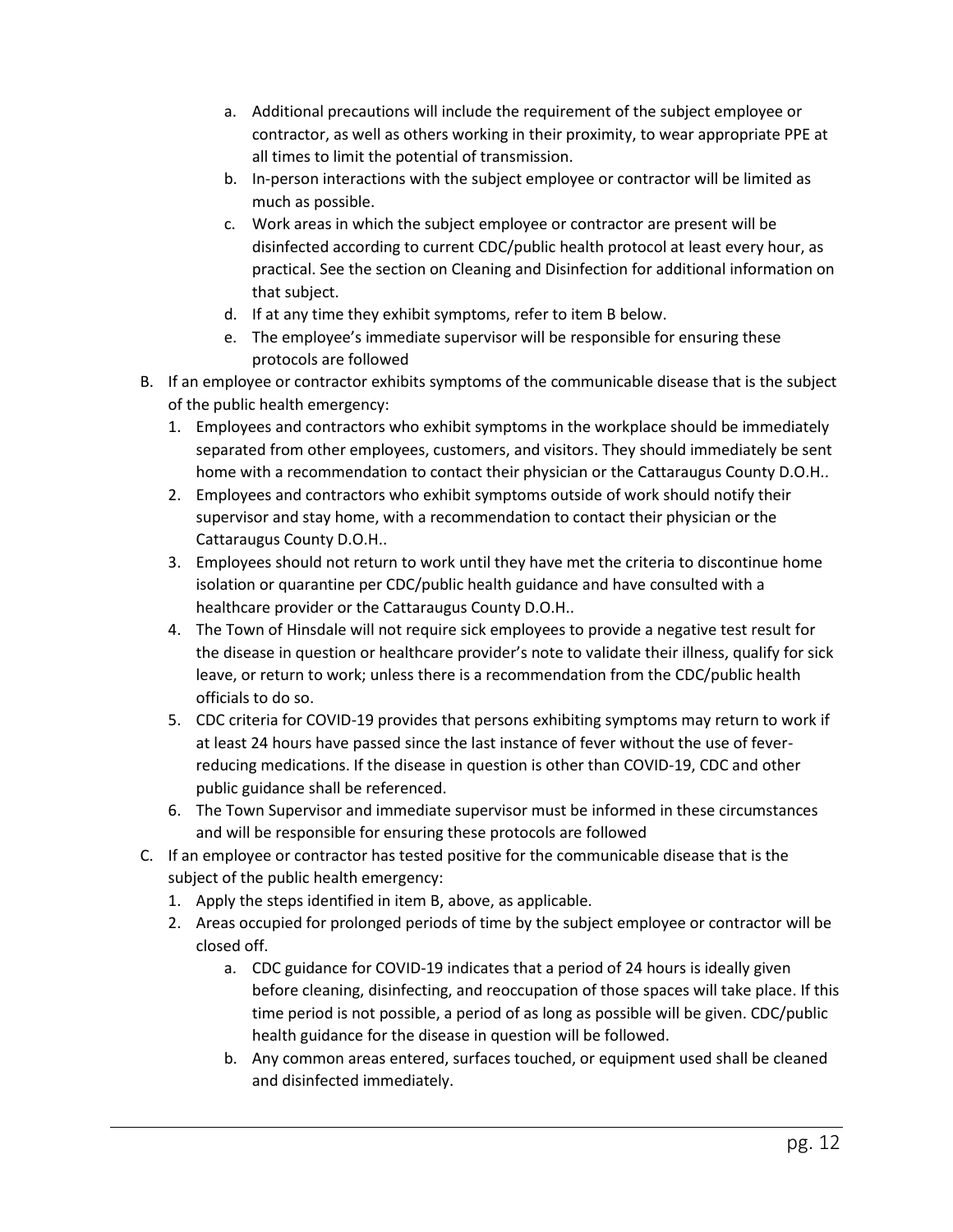- c. See the section on Cleaning and Disinfection for additional information on that subject.
- 3. Identification of potential employee and contractor exposures will be conducted
	- a. If an employee or contractor is confirmed to have the disease in question, the Town Supervisor or immediate supervisor should inform all contacts of their possible exposure. *Confidentiality* shall be maintained as required by the Americans with Disabilities Act (ADA).
	- b. The Town Supervisor will immediately notify the Cattaraugus County Health Department of the exposure and seek further guidance and direction.
	- c. Apply the steps identified in item A, above, as applicable, for all potentially exposed personnel.

We recognize there may be nuances or complexities associated with potential exposures, close contacts, symptomatic persons, and those testing positive. We will follow CDC/public health recommendations and requirements and coordinate with our local public health office for additional guidance and support as needed.

#### <span id="page-12-0"></span>Cleaning and Disinfecting

CDC/public health guidelines will be followed for cleaning and disinfection of surfaces/areas. Present guidance for routine cleaning during a public health emergency includes:

- 1. As possible, employees and contractors will clean their own workspaces in the beginning, middle, and end of their shifts, at a minimum.
	- a. High traffic/high touch areas and areas which are accessible to the public/constituents will be disinfected at least hourly.
	- b. Each department or employee is responsible for cleaning common areas and vehicles at the conclusion of each shift.
	- c. If needed the Town of Hinsdale will contract to have all work areas and vehicles deep cleaned when necessary.
- 2. Staff tasked with cleaning and disinfecting areas will be issued and required to wear PPE appropriate to the task.
- 3. Soiled surfaces will be cleaned with soap and water before being disinfected.
- 4. Surfaces will be disinfected with products that meet EPA and CDC criteria for use against the virus in question and which are appropriate for that surface.
- 5. Staff will follow instructions of cleaning products to ensure safe and effective use of the products.

#### <span id="page-12-1"></span>Employee and Contractor Leave

Public health emergencies are extenuating and unanticipated circumstances in which Town of Hinsdale is committed to reducing the burden on our employees and contractors. The *Families First Coronavirus Response Act* provided requirements related to the COVID-19 pandemic. The Town of Hinsdale will insure that every employee will not be financially impacted as a result of future pandemics or public health emergencies. As such, the Town of Hinsdale will make all benefits under Federal, State or Local Laws available to ensure continuance of full pay for all scheduled shifts. This policy may be altered based upon changes in law or regulation, as applicable.